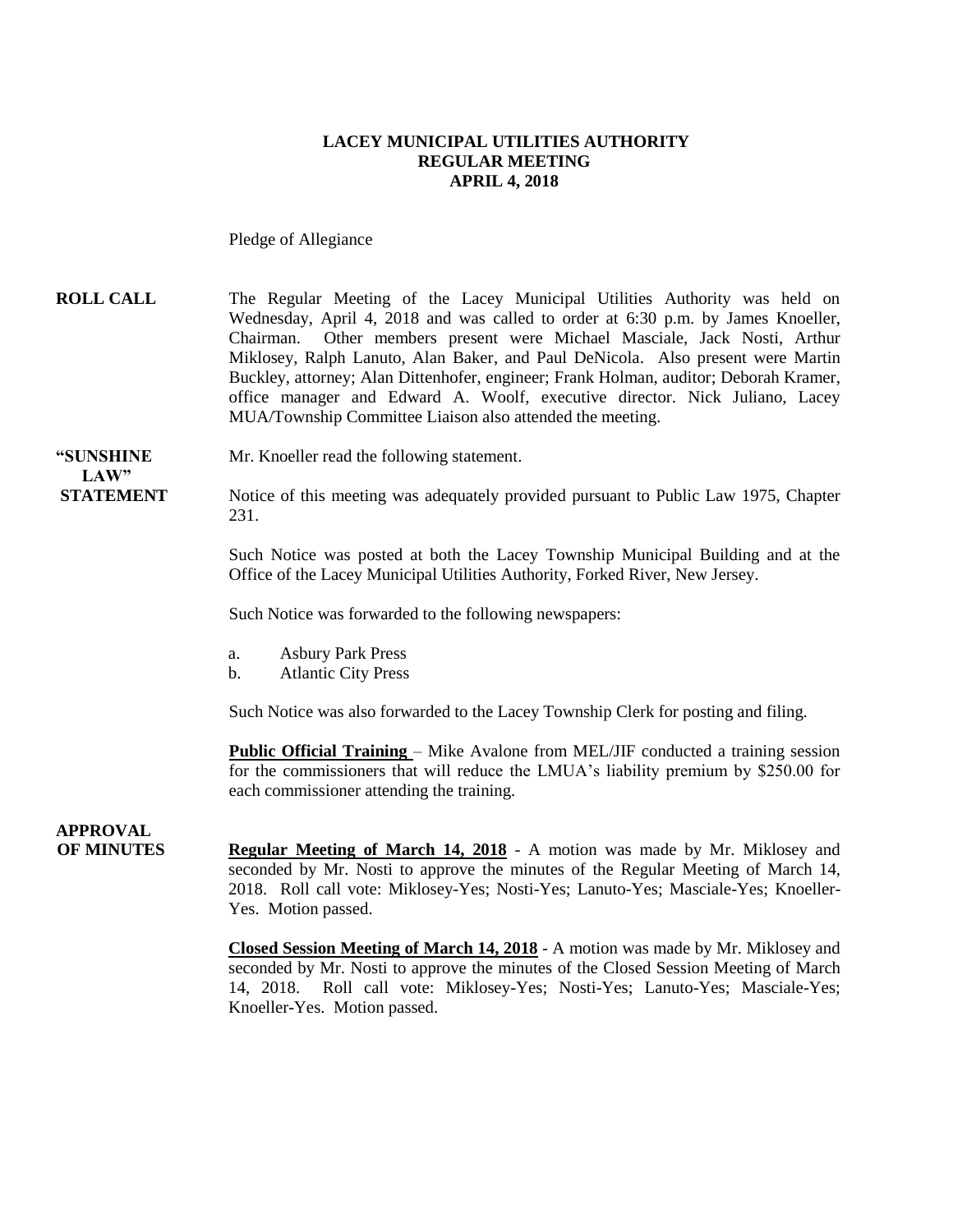## **EXECUTIVE DIRECTOR'S**

**REPORT Cash Balance Report - Period Ending February 28, 2018** - Mr. Woolf summarized the cash balances for period ending February 28, 2018 as follows: Total cash balance for the unrestricted accounts were \$10,694,593.27, with earnings of \$5,443.90. Total cash balance for the restricted accounts held by the trustee were \$3,377,330.77, with earnings of \$2,756.00. Current period interest on the restricted and unrestricted accounts was \$8,199.90. Year-to-date earnings on all interest bearing accounts were \$23,053.70.

# **BUSINESS**

**REPORT** The business report was submitted for review.

# **ENGINEER'S**

**REPORT Resolution 2018-38 – Preliminary and Tentative Sewer and Water Approval – Lidl U.S. Operations, LLC.** – Mr. Dittenhofer reported his office received the application and plans for preliminary and tentative sewer and water approval for Lidl U.S. Operations, LLC, Block 519, Lots 3.02  $& 4.01$ . The applicant is proposing to construct a 35,962 SF grocery store at the intersection of Route 9 and Haines Street, in the southwest corner. The applicant proposes to connect to an existing OCUA manhole in Haines Street and extend 8" and 6" PVC sewer main to service the building. The applicant also proposes to wet tap the existing water main in Haines Street and install services for domestic use and fire protection. On recommendation by the Authority's engineer, a motion was made by Mr. Masciale and seconded by Mr. Miklosey to adopt *Resolution No. 2018-38, Resolution of the Lacey Municipal Utilities Authority, County of Ocean, State of New Jersey, Preliminary and Tentative Sewer and Water Approval, Lidl U.S. Operations, LLC, Block 519, Lots 3.02 & 4.01.* Roll call vote: Masciale-Yes; Miklosey-Yes; Lanuto-Yes; Nosti-Yes; Knoeller-Yes. Motion passed.

> **Resolution 2018-39 – Performance Guarantee Reduction – Water and Sewer Systems – Sea Breeze at Lacey – Section 2, Phase 2F** – Mr. Dittenhofer reported the water and sewer system for Phase 2F, Section 2 has successfully passed the testing requirements, and all construction items are complete. Therefore, his office recommends a Performance Guarantee reduction. A motion was made by Mr. Masciale and seconded by Mr. Miklosey to adopt *Resolution 2018-39, Resolution of the Lacey Municipal Utilities Authority, County of Ocean, State of New Jersey, Performance Guarantee Reduction, Water and Sewer Systems, Toll Brothers, Sea Breeze at Lacey, Phase 2F, Section 2, Ambermist Way, Blocks 1901.17, 1901.18, 1901.26, Various Lots.* Roll call vote: Masciale-Yes; Miklosey-Yes; Lanuto-Yes; Nosti-Yes; Knoeller-Yes. Motion passed.

> **New Administration Building** – Mr. Dittenhofer stated construction on the Administration building began on March  $19<sup>th</sup>$  and is on-going. Construction of the sewer extension started on March  $28<sup>th</sup>$  and is on-going.

> Mr. Knoeller stated during the preconstruction meeting, the contractor indicated they would not have Calvin Street closed for more than 2 to 3 days. It has been three weeks, which is unacceptable. Mr. Dittenhofer stated he will follow-up with the contractor regarding this issue.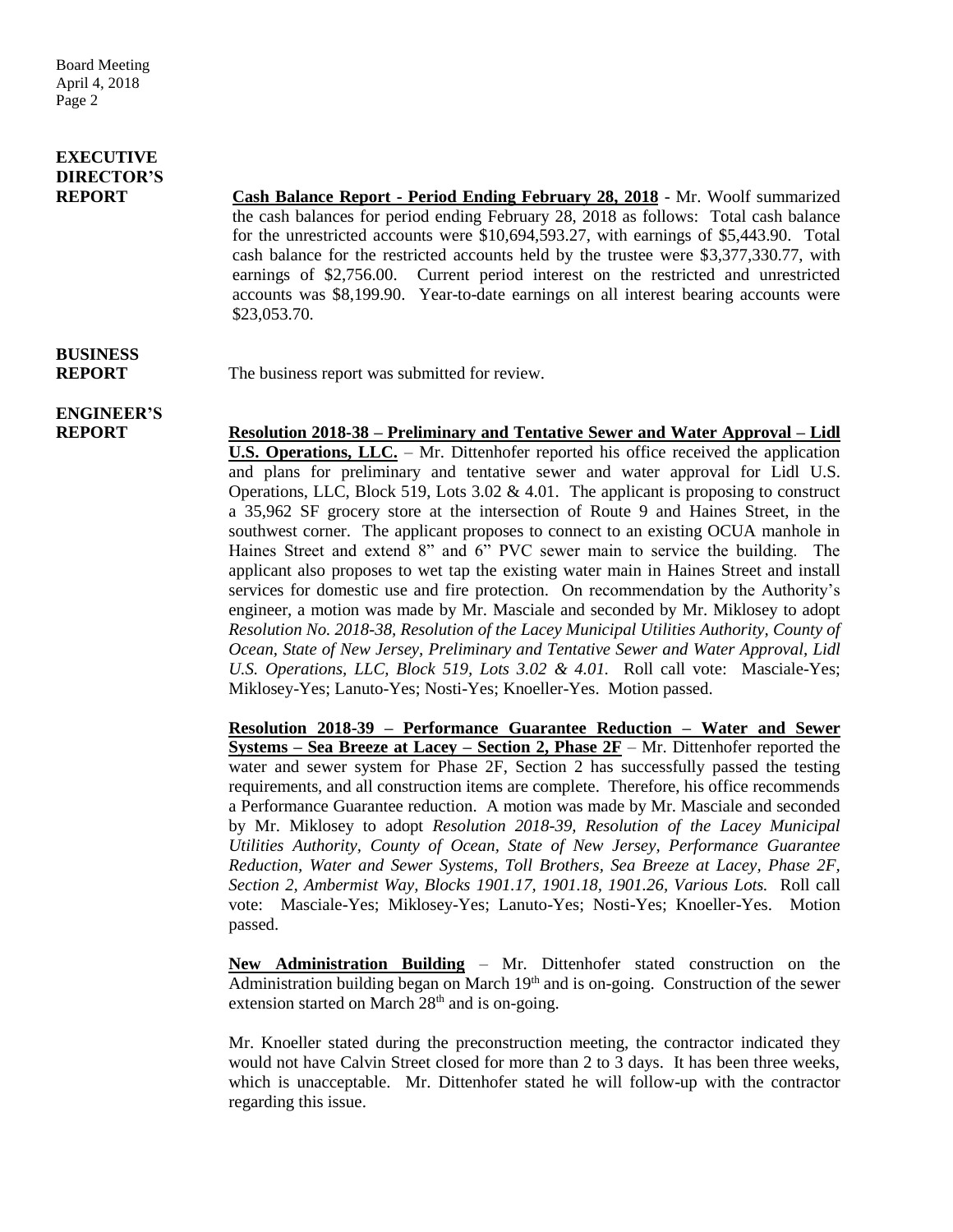**Cleaning and Televising Sanitary Sewers – Phase 8** – Mr. Dittenhofer stated his office is proposing spot repairs of the existing system within Lanoka Harbor to reduce water infiltration. Project will be bid in April.

# **ATTORNEY'S**

**REPORT New Administration Building** – Mr. Dasti stated his office communicated with representatives of the Township engineer concerning the inspections undertaken by the Township Engineer's office for on-site improvements. This matter is now finalized. Mr. Knoeller explained there was an issue where the Authority was getting inundated with inspection fees and people doing inspections for the new administration building. He explained the only individuals that should be doing the inspections are the Township engineer and Remington & Vernick. This matter is now resolved.

> **Lacey MUA from Lacey Township** – Mr. Dasti stated his office forwarded to the attorney for the Township the necessary documents so the Deed can be prepared and executed by the Mayor and Township Clerk. Thereafter, the property for the new administration building will be vested in the name of the Authority.

> **Professional Contracts** – Mr. Dasti stated he reviewed contracts for Professionals who have been appointed by the Authority to various positions.

## **AUDITOR'S**

**REPORT Accountant's Status Report – Month Ended February 28, 2018** – Mr. Holman reported sewer and water revenues had a favorable variance for the month. Sewer and water expenses had a favorable variance for the month and year-to-date. Sewer and water user charges had an unfavorable variance for the month and year-to-date. Audit will be presented at the May board meeting. A finance committee meeting will be scheduled in two weeks.

> Mr. Miklosey asked how many vacant homes are in Lacey Township. Mr. Dykoff stated he would have to get that information. Mr. Masciale stated it would be good to know the number of vacancies so the Authority can benchmark for budget purposes.

### **CORRESPONDENCE**

**Mr. & Mrs. Smith, Birch Lane** – Requesting relief of utility bill, due to pipe leak in crawl space. Since the water from the leak did not go into the sewer system, a motion was made by Mr. Miklosey and seconded by Mr. Masciale to grant a credit adjustment on the sewer charges in the amount of \$263.58 (49,000 gallons). Roll call vote: Miklosey-Yes; Masciale-Yes; Lanuto-Yes; Nosti-Yes; Knoeller-Yes. Motion passed.

**Christina Brisebois, Orlando Dr.** – Requesting relief of utility bill, due to pipe leak. Since the water from the leak did not go into the sewer system, a motion was made by Mr. Nosti and seconded by Mr. Lanuto to grant a credit adjustment on the sewer charges in the amount of \$1,663.73 (233,000 gallons). Late fees were also waived. Roll call vote: Nosti-Yes; Lanuto-Yes; Miklosey-Yes; Masciale-Yes; Knoeller-Yes. Motion passed.

Lena Skates, Beach Blvd. – Requesting relief of utility bill, due to unexplained high water usage. Since the basis of the excessive usage was due to a toilet issue, a waiver of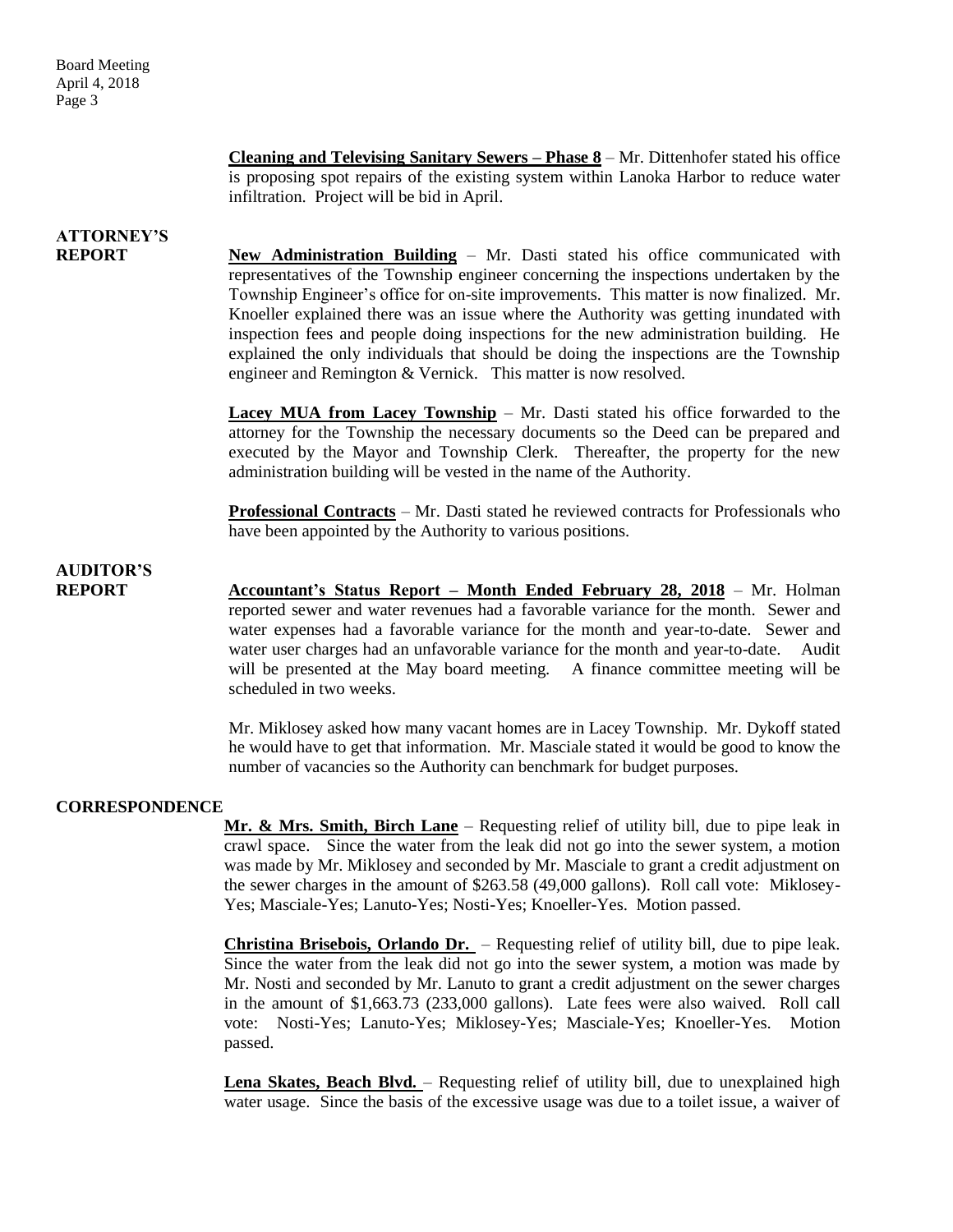the service charges could not be supported. A payment plan was granted to pay past due balance.

**Xue Qun Tang, Pensacola Rd.** – Requesting relief of utility bill, due to broken pipe in crawl space. Since the water from the leak did not go into the sewer system, a motion was made by Mr. Masciale and seconded by Mr. Miklosey to grant a credit adjustment on the sewer charges in the amount of \$3,670.71 (485,000 gallons). Roll call vote: Masciale-Yes; Miklosey-Yes; Lanuto-Yes; Nosti-Yes; Knoeller-Yes. Motion passed.

**Mr. & Mrs. DeBree, Taylor Lane** – Requesting relief of utility bill, due to broken pipe. Since the water from the leak did not go into the sewer system, a motion was made by Mr. Miklosey and seconded by Mr. Lanuto to grant a credit adjustment on the sewer charges in the amount of \$61.32 (26,000 gallons). Roll call vote: Miklosey-Yes; Lanuto-Yes; Nosti-Yes; Masciale-Yes; Knoeller-Yes. Motion passed.

**Carol Kalafsky, Lake Barnegat Dr. North** – Requesting relief of utility bill, due to broken pipe. Since the water from the leak did not go into the sewer system, a motion was made by Mr. Nosti and seconded by Mr. Miklosey to grant a credit adjustment on the sewer charges in the amount of \$938.14 (140,000 gallons). Roll call vote: Nosti-Yes; Miklosey-Yes; Lanuto-Yes; Masciale-Yes; Knoeller-Yes. Motion passed.

**Alana Ruptak, Dee Rd.** – Requesting relief of utility bill, due to broken pipe. Since the water from the leak did not go into the sewer system, a motion was made by Mr. Miklosey and seconded by Mr. Nosti to grant a credit adjustment on the sewer charges in the amount of \$290.46 (71,000 gallons). Roll call vote: Miklosey-Yes; Nosti-Yes; Lanuto-Yes; Masciale-Yes; Knoeller-Yes. Motion passed.

**OLD**

**BUSINESS Resolution 2018-37 – Salary Increase – Non-Union, Non-Contract Employees –** Secretary Nosti executed Resolution 2018-37 memorializing action taken February 7, 2018 authorizing salary increase for non-union, non-contract employees of the Lacey Municipal Utilities Authority.

> **Professional Services Agreement – Maser Consulting, P.A. - Authority Conflict & Special Projects Engineer** – Chairman Knoeller executed the Professional Services Agreement between the Lacey Municipal Utilities Authority and Richard Meinders, P.C.

# **NEW**

**BUSINESS** Mr. Knoeller stated a meeting was held regarding the progress of the new administration building. He stated he is very satisfied with the architect of the building, and dissatisfied with the company that is doing the sewer work because of delays in their process. Mr. Dittenhofer stated he will contact the contractor regarding this issue. Mr. Knoeller stated the other issue is if the gas service line is large enough to service the building. This needs to be looked into right away. Mr. Dittenhofer stated he spoke with Pam Hilla who contacted the gas company six months ago and was told that due to the lack of asbuilts in that area they are sending out a technician that is going to do the pressure readings to see what the volume is to make a determination. Mr. Knoeller stated if it is not large enough we may be able to get a change order for it to get done.